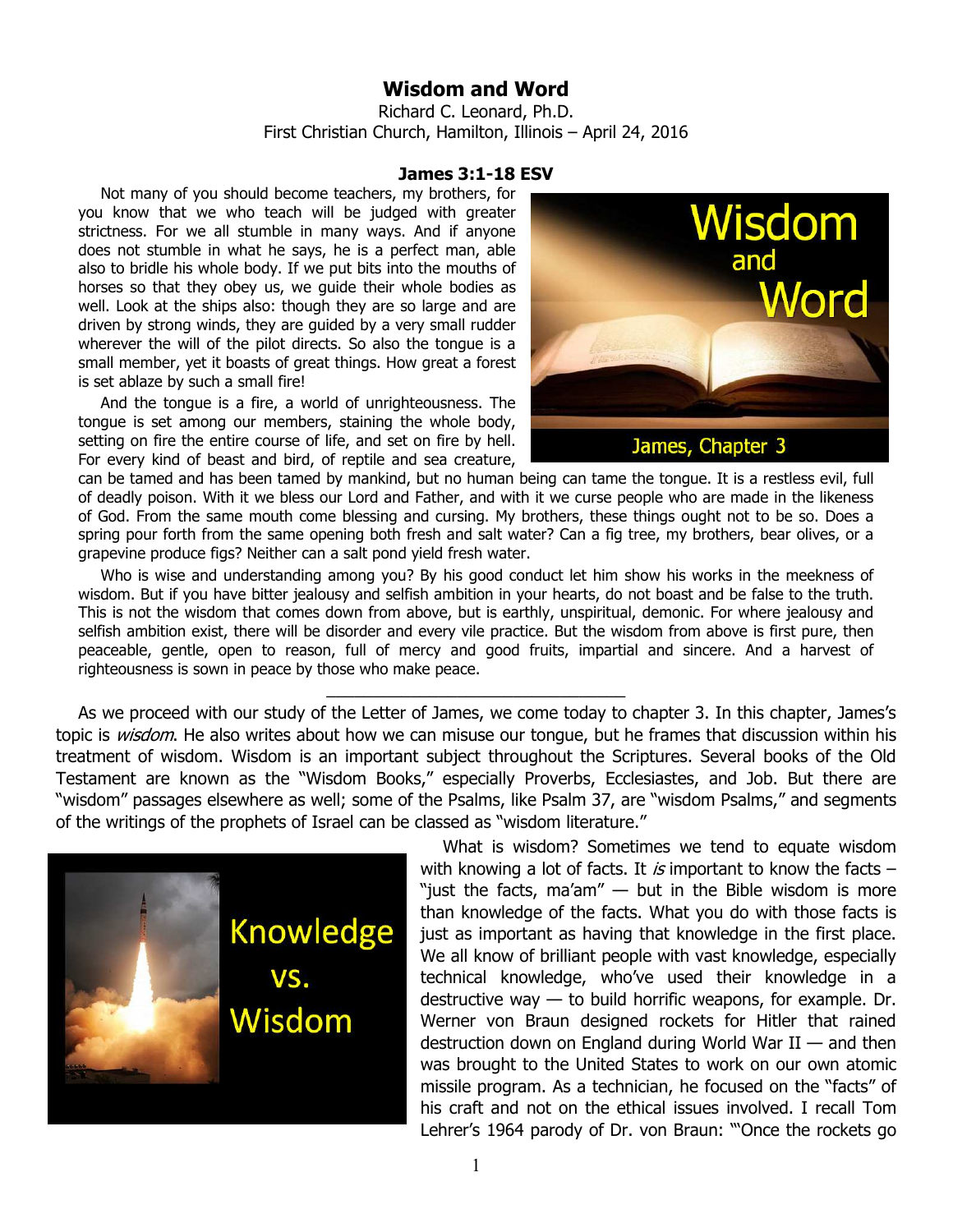up, who cares where they come down? That's not my department,' says Werner von Braun." And highly knowledgeable, highly skilled rocket scientists today in Iran or in North Korea are up to the same game. It doesn't take a rocket scientist to figure out that even if a rocket scientist has impressive "knowledge" he doesn't necessarily have wisdom.

So in Scripture, wisdom is more than impressive knowledge of the facts. Biblical wisdom is practical wisdom an understanding of *how to live*. One writer has defined such wisdom as the ability to cope. A wise man or woman is one who knows how to handle the issues of life, especially the issues of personal relationships. The Book of Proverbs is filled with this kind of wisdom. Billy Graham used to say that he read a passage each day from both the Psalms and Proverbs — from the Psalms to strengthen his relationship with God, and from Proverbs to help him get along with people. We could just open our Bible to Proverbs and put our finger down anywhere, and find useful counsel for the conduct of our lives. I turned randomly to Proverbs 15, and found this



advice: "A gentle answer turns away wrath, but a harsh word stirs up anger" (v. 1). "Better a little with the fear of the LORD than great wealth with turmoil" (v. 16). "A hot-tempered person stirs up conflict, but the one who is patient calms a quarrel" (v. 18). "Plans fail for lack of counsel, but with many advisers they succeed"

"But the wisdom from above is first pure, then peaceable, gentle, open to reason, full of mercy and good fruits, impartial and sincere."  $-James 3:17$ 



(v. 22). "Those who disregard discipline despise themselves, but the one who heeds correction gains understanding" (v. 32). The overall philosophy of biblical wisdom is well stated by Proverbs 9:10: "The fear of the LORD is the beginning of wisdom, and knowledge of the Holy One is understanding."

James's topic, then, in this chapter is wisdom of that biblical, practical kind. For the outline of our treatment today, we're going to the next-to-last verse in the chapter, verse 17: "But the wisdom from above is first pure, then peaceable, gentle, open to reason, full of mercy and good fruits, impartial and sincere." Let's look at each of these qualities as James brings them out in this chapter, and elsewhere in his letter.

First, James indicates that wisdom comes "from above," that is, by insight that comes from the Lord and not from trying to figure things out given the presuppositions and prejudices of human culture. At the very beginning of his letter, in chapter 1, he wrote, "If any of you

lacks wisdom, let him ask God, who gives generously to all without reproach, and it will be given him. But let him ask in faith, with no doubting, for the one who doubts is like a wave of the sea that is driven and tossed by the wind. For that person must not suppose that he will receive anything from the Lord; he is a double-minded man, unstable in all his ways." (1:5-8).

If we're not prepared to activate our faith — that is, to do whatever God calls us to do  $-$  then the conduct of our life will be inconsistent, wavering between God's way and the way that's being pressed upon us by a godless environment. James is saying that if I'm not prepared to go "all the way" with God, then I won't get his wisdom in any given situation.



"But let him ask [for wisdom] in faith, with no doubting, for the one who doubts is like a wave of the sea that is driven and tossed by the wind." *- James 1:6*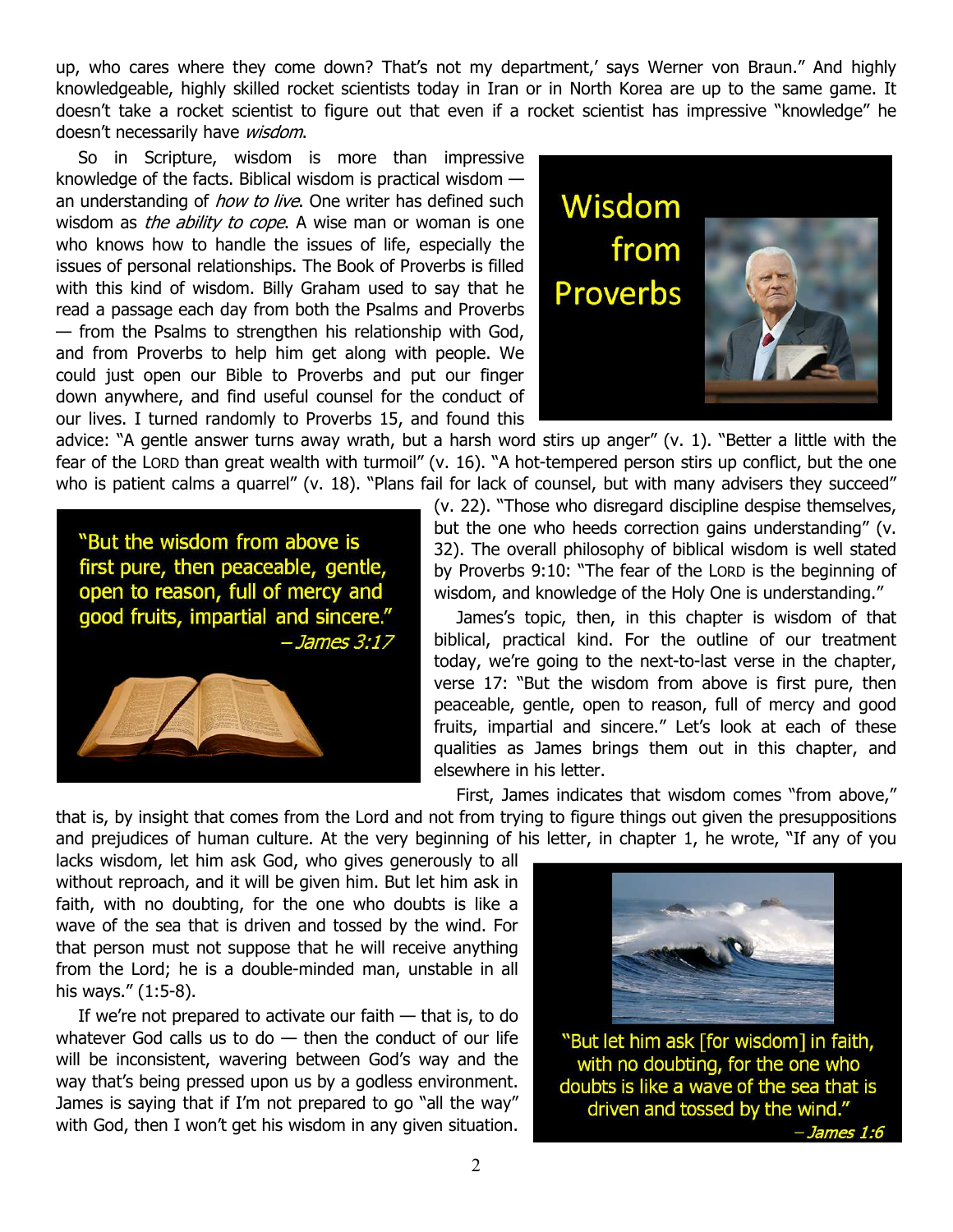Instead, I'll be conflicted, not knowing which way to turn. Sometimes life presents us with hard decisions we have to make. We won't get any clear direction unless we remain fully committed to what the Lord has laid out for us in his Word.



That's why James says "the wisdom from above is first pure." That doesn't just mean "pure" in the sense of being kind of angelic and holy sounding. It means "pure" in the sense of being uncontaminated by side issues and hidden motives. Jesus said, "Blessed are the pure in heart, for they shall see God" (Matthew 5:8). What he meant was, not that we need to be without any faults, but that we're *single-minded* in our intention to serve the Lord, and not "double-minded." I think James is picking up that thought from his brother, and James knows what it was like to have mixed feeling about what God is doing. After all, he was part of Jesus' family that came and tried to take him home because they thought he was kind of crazy about this "kingdom of God" business. I'm sure James wanted to see God on the move, as did all devout

Jews of that time, but he wasn't sure that was happening through his own brother. So James went through his own "double-minded" period, and he understands the kind of stress that puts on a person and how they can't have a very productive or satisfying life. The wisdom that comes from God, then, has to be pure, so it's going in one direction, toward the fulfillment of God's revealed plan for the redemption of his human family.

The second thing James says about "the wisdom from above" is that it's *peaceable and gentle*. And here's where he has a lot to say about the tongue, because our mouth can sometimes get us into a situation that's anything but peaceable and gentle. "The tongue is a small member," he says, "yet it boasts of great things. How great a forest is set ablaze by such a small fire! And the tongue is a fire, a world of unrighteousness. The tongue is set among our members, staining the whole body, setting on fire the entire course of life, and set on fire by hell" (3:5-6). I think we've all had experience of this. Husbands, have you ever uttered a careless remark that resulted in your wife not speaking to you for hours, or maybe days? (And *vice versa*.) I tell you, that can be



hell — until God's peaceable, gentle wisdom returns and the situation gets ironed out! (Thank the Lord, Shirley Anne and I have learned how to avoid that scenario.) The advice James gave in chapter 1 is always useful: "Let every person be quick to hear, slow to speak, slow to anger" (1:19).

With the tongue, James says, "we bless our Lord and Father, and with it we curse people who are made in the likeness of God. From the same mouth come blessing and cursing" (3:9-10). The family's in the car on the way to church, the children are complaining and scrapping with each other, the mom and dad are bickering about this and that — and then they walk into church with "Praise the Lord! Isn't God good?" (That's a favorite illustration of Joyce Meyer's.) We need to watch the tongue at all times, not just when the preacher might be overhearing us. Maybe the place we need to watch it the most is in our own homes.

After all, our mouth builds the highway we travel on through life. As Proverbs 18:21 (RSV) states, "Death and life are in the power of the tongue, and those who love it will eat its fruits." Negative, critical, complaining speech will build a fruitless and unrewarding pathway through life. Nehemiah told his fellow Judeans, "The joy of the Lord is your strength" (Nehemiah 8:10); the apostle Paul, threatened with shipwreck, urged his shipmates to "take heart" (Acts 27:22), to be of good cheer. But negative speech can help to bring about the very thing we dread. Please don't tell me that by complaining about a situation you're only being realistic. If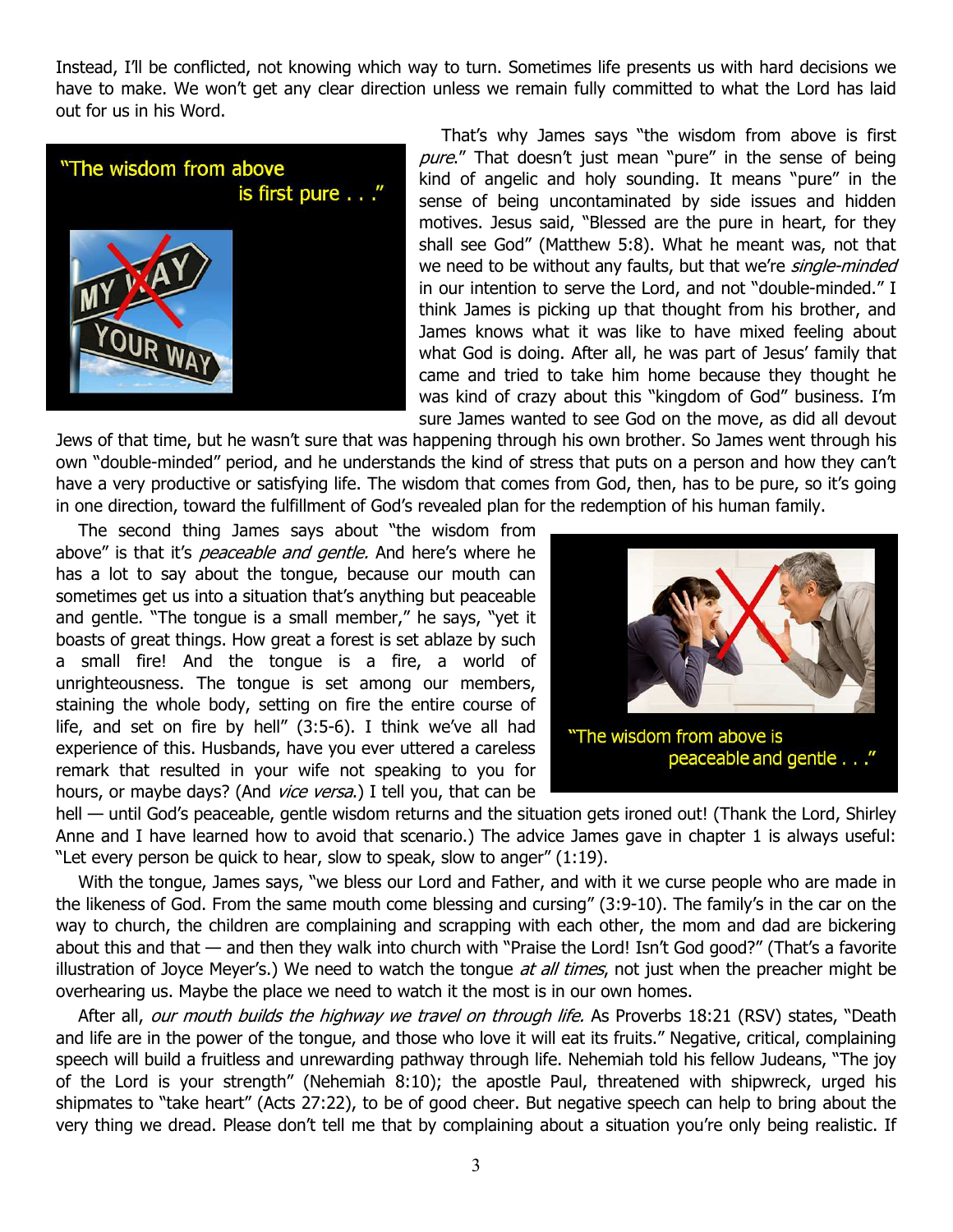"Our mouth builds the highway we travel on through life."



we're made in God's image, as Scripture says, then we have the same power to create our world as the Lord had when he spoke this universe into existence: "And God said, 'Let there be light,' and there was light" (Genesis 1:3). The tongue is to be used for creative, and not destructive, purposes. And, as Jesus said, "By your words you will be justified, and by your words you will be condemned" (Matthew 12:37 RSV).

Our words can have a powerful effect on our environment. A Japanese scientist discovered that plants would grow better, and be healthier, if kind and encouraging words were spoken over them. That's true of other things as well, including our human bodies. Shirley Anne put the idea into a sonnet:

The words we speak should all be good and sweet  $$ an adage from of old, so often said in case, in time, their substance we must eat and not then find them toxic, and be dead!

And now the quantum physicist says, too, that research shows effects which are quite clear: how atoms and electrons rendezvous according to the stimuli they hear.

So let us speak according to a plan for peace, and love, and right, and so align our universe for benefit of man and beast, in harmony with God's design.

Then mind the words you speak, and be discreet, for what you say the molecules repeat!

James goes on to say that the wisdom we need is open to reason. Being unshakeable in following the way of the Lord is a good thing, but being stubborn about our own opinions — when they have no real foundation in the Word of God — is another matter. As Proverbs 18:2 states, "A fool takes no pleasure in understanding, but only in expressing his opinion." I remember one lady who said to me, " I don't care what the Bible says, that's what I've always believed." God gave us a mind, and the ability to look beyond our unexamined prejudices and reason things out in a logical way. If we look at the state of our nation right now, we can understand the damage that's done when unreasonable and ill-considered policies go unchallenged.



I think that's why James begins this chapter with a warning: "Not many of you should become teachers, my brothers, for you know that we who teach will be judged with greater strictness. For we all stumble in many ways" (3:1-2). That's a sobering thought for a preacher, and should be a thought-provoking for anyone who presumes to instruct others in how they should be living. After all, teachers and professors ought to be "open to reason" and willing to scope out the truth of a matter before they pass their knowledge along to others. From my own experience as an instructor I can tell you it can be embarrassing to discover, too late, that what you've been passing off as the real truth about something turns out to have been just so much garbage! That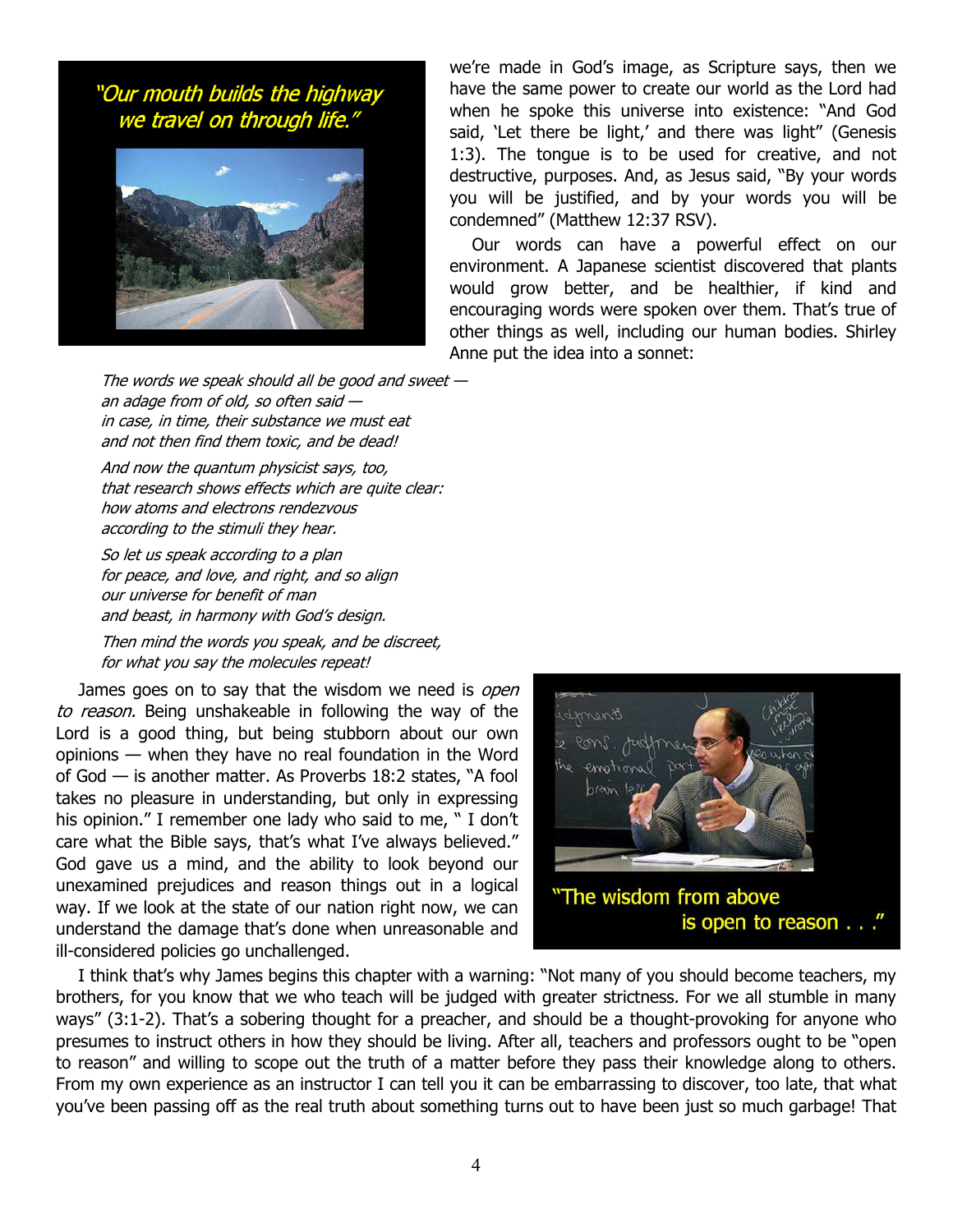was the apostle Paul's experience when, after Jesus met him, he found that what he'd been teaching before had been just refuse — see Philippians 3:8. (I wonder if he and James ever compared notes about that?)



James adds that the wisdom we receive from God is *full of* mercy and good fruits. He covered that aspect of wisdom in chapter 2, where he wrote that "faith without works is dead." "Show me your faith apart from your works," he said, "and I will show you my faith  $by$  my works" (2:18). And the works James was referring to were works of mercy, of caring for the needs especially of brothers and sisters in the faith who are in need. One of the remarkable features of the New Testament church, one that got the attention of non-believers, was the way Christians cared for one another, including their physical needs.

We don't usually associate this kind of caring with "wisdom," but James clearly does here. He's only following the wisdom of Proverbs, which states, for example, "Whoever

is kind to the poor lends to the LORD, and he will reward them for what they have done" (Proverbs 19:17). In the faith of Israel, there was always a concern to care for those in the community who were in need; the Law of Moses stipulates that debts were to be canceled every seven years so that people wouldn't be consigned to perpetual poverty (Deuteronomy 15:1-4). And it adds, **"**If anyone is poor among your fellow Israelites in any of the towns of the land the LORD your God is giving you, do not be hardhearted or tightfisted toward them. Rather, be openhanded and freely lend them whatever they need" (Deuteronomy 15:7-8). At the beginning of his preaching of the kingdom of God, Jesus declared, "The Spirit of the Lord is on me, because he has anointed me to proclaim good news to the poor" (Luke 4:18). To demonstrate the reality of God's rule, he and his disciples maintained a treasury from which they gave aid to the needy. James, in his concern for mercy to those in need, is simply following the path his brother laid out  $-$  and so should we.

Finally, James describes the "wisdom from above" as impartial and sincere. Again, he covered that thought in chapter 2 when he urged his readers not to show special favor to a wealthy person who came into their assembly by giving them the best seat — while shoving the less privileged worshiper off to the side, out of the way. Within the family of God we're not to make distinctions among ourselves, ranking people based on such factors as economic status, educational level, racial identity, or sex. It was one of the remarkable features of the early church that such divisions didn't count within the Christian community. As Paul wrote to the Galatians, "There is neither Jew nor Gentile, neither slave nor free, nor is there male and female, for you are all one in Christ Jesus. If you belong to Christ, then you are Abraham's seed, and heirs according to the promise" (Galatians 3:28-29).



This kind of impartiality within the kingdom of God stems directly from the teaching of Jesus himself. We only have to turn to the "Sermon on the Mount" for his words:

You have heard that it was said, "Love your neighbor and hate your enemy." But I tell you, love your enemies and pray for those who persecute you, that you may be children of your Father in heaven. He causes his sun to rise on the evil and the good, and sends rain on the righteous and the unrighteous. If you love those who love you, what reward will you get? Are not even the tax collectors doing that? And if you greet only your own people, what are you doing more than others? Do not even pagans do that? Be perfect, therefore, as your heavenly Father is perfect (Matthew 5:43-48).